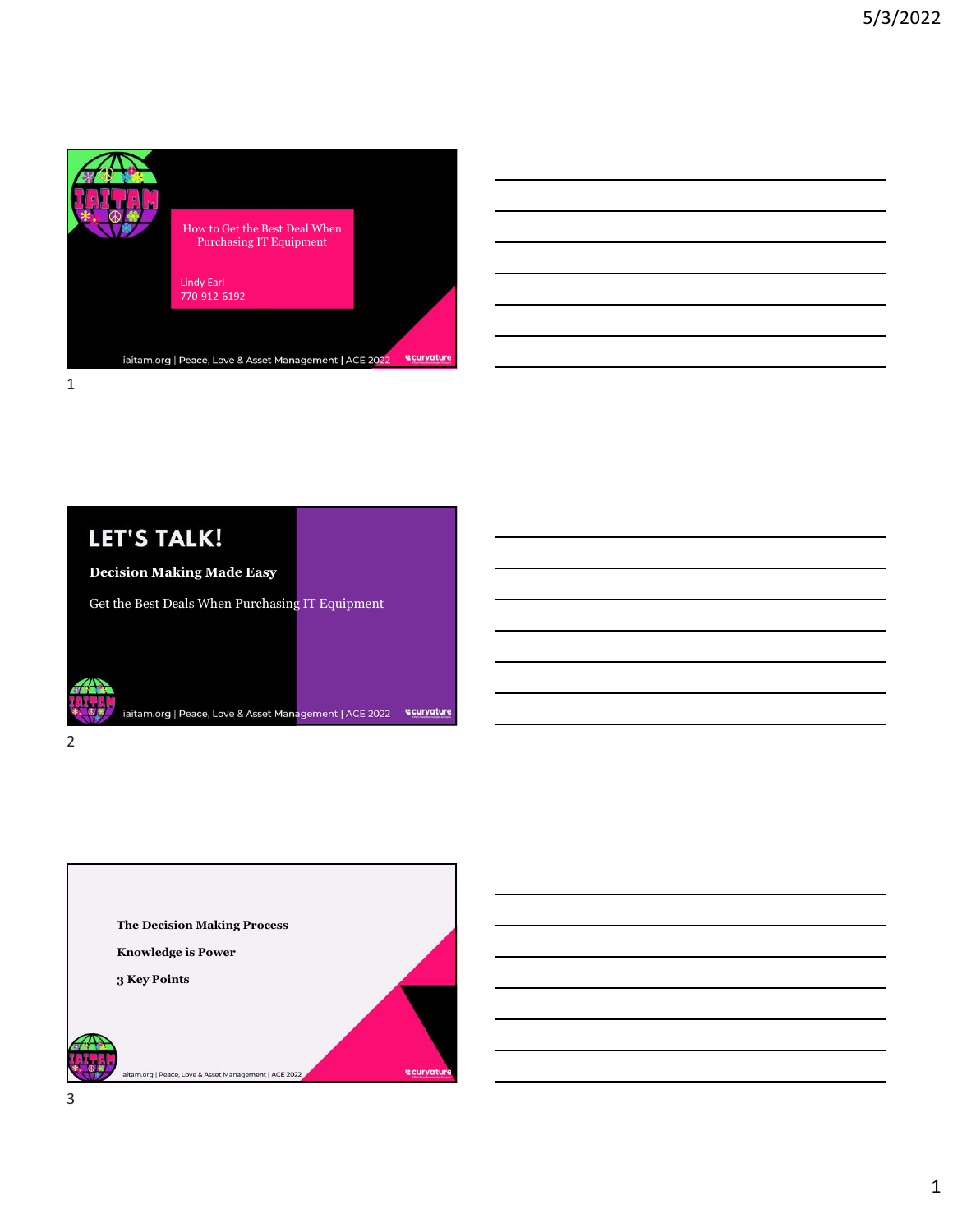



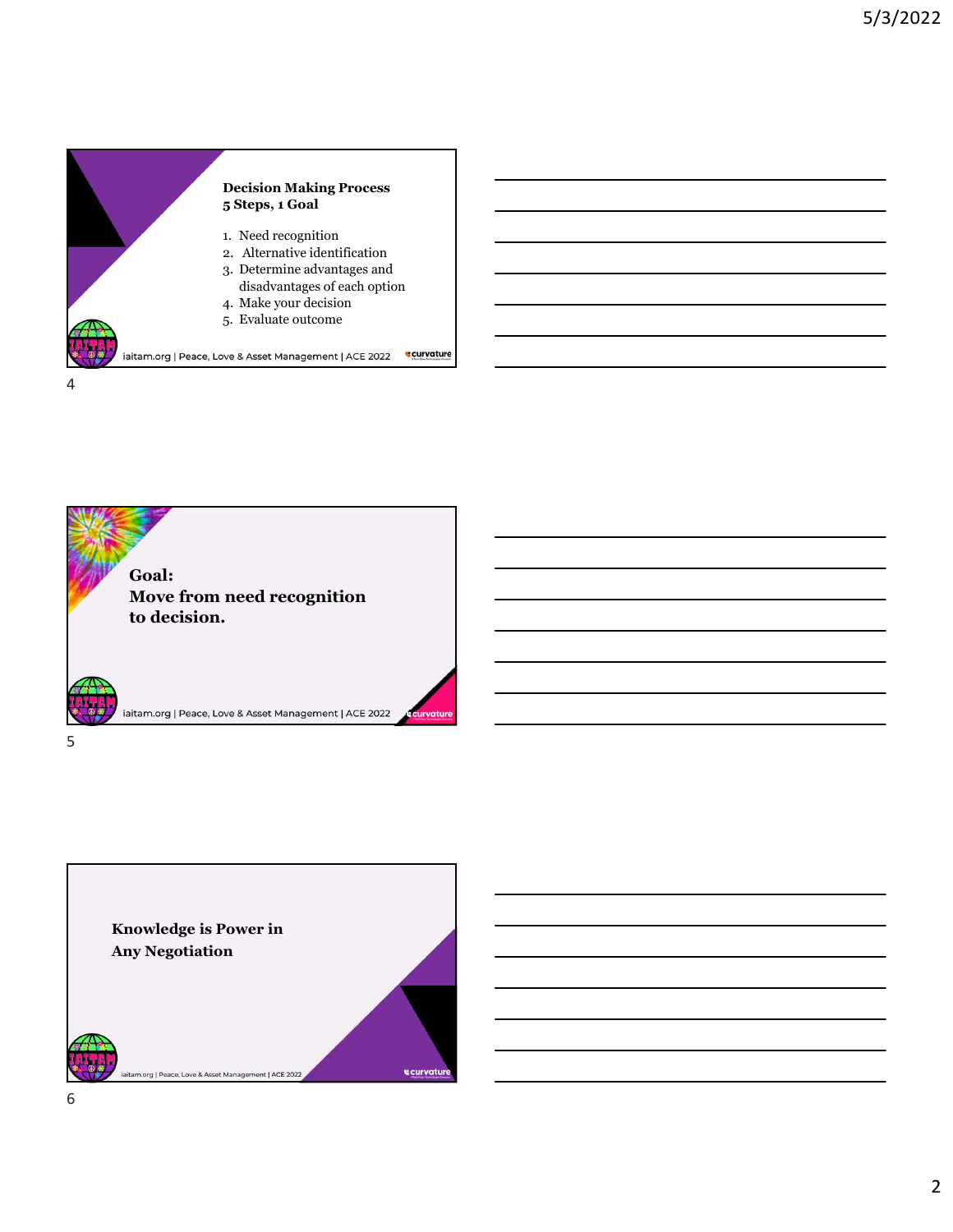

## Knowledge

- 
- 
- 
- 

8 and 2010 and 2010 and 2010 and 2010 and 2010 and 2010 and 2010 and 2010 and 2010 and 2010 and 2010 and 2010



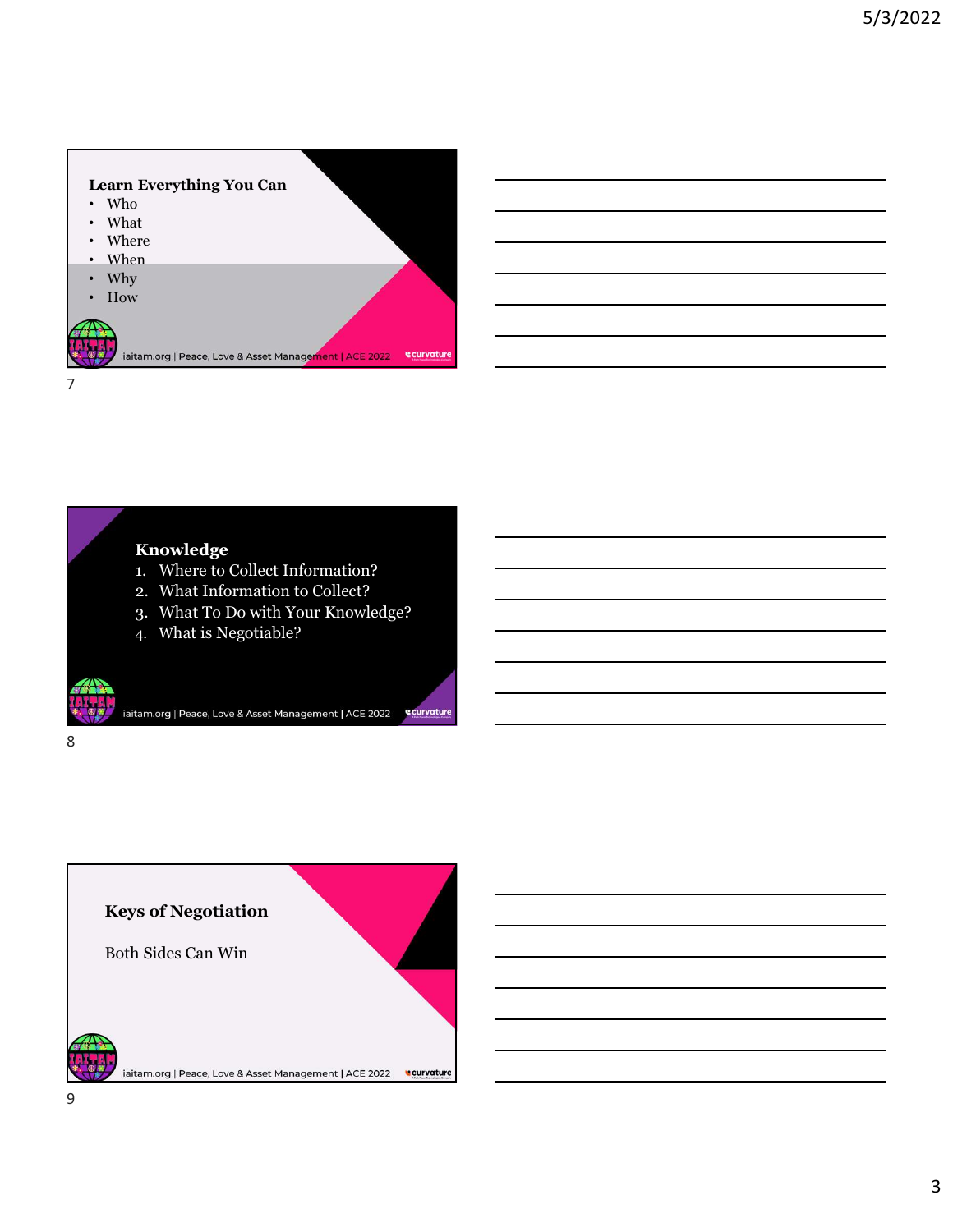

10



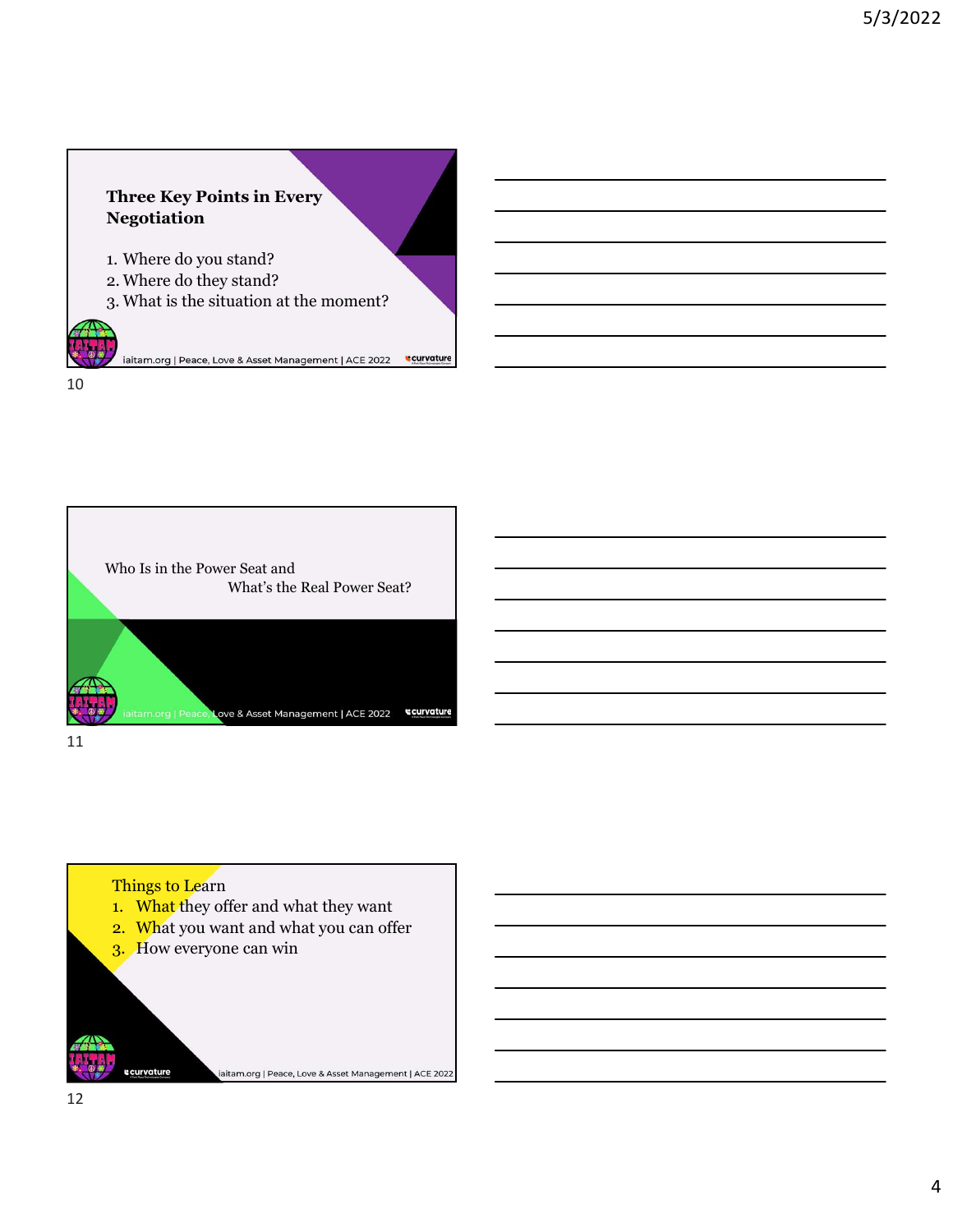







- 1. Don't blame yourself
- 2. Ask yourself if you were prepared 3. Can you see where things went awry?
- 4. Were you overly confident?

iaitam.org | Peace, Love & Asset Management | ACE 2022

- 5. Contact others to learn more
- 6. You can do everything right and still lose